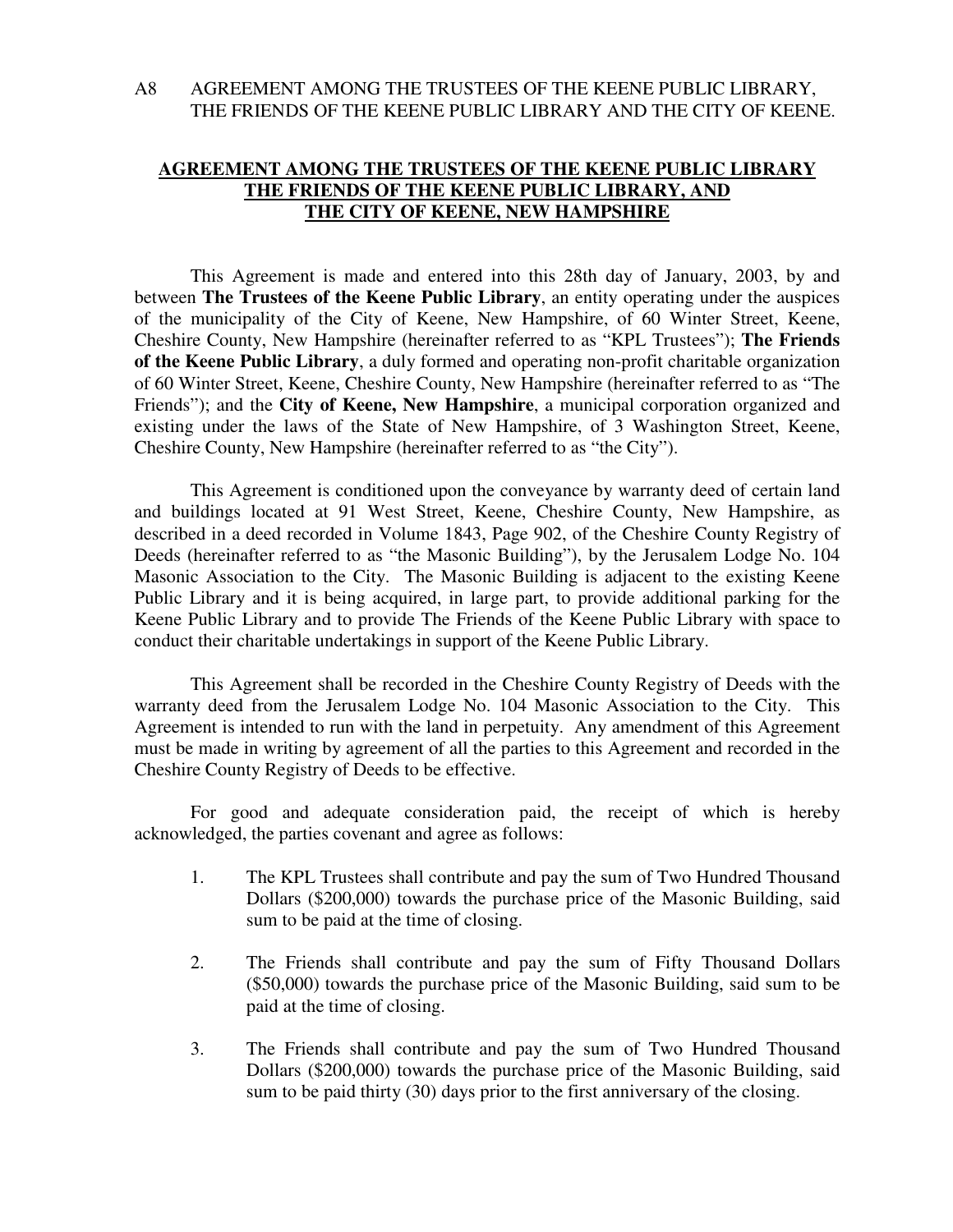- 4. The Friends shall contribute and pay a sum of Ninety Three Thousand Dollars (\$93,000), to the City for the completion of that work which is described in the report of Medard Kopczynski dated October 31, 2002, attached hereto as Exhibit A, said sum to be paid at time of closing.
- 5. The Friends shall contribute and pay a sum of up to Ten Thousand Dollars (\$10,000) to the Masonic Building Association when the Masonic Building Association vacates the Masonic Building to defray its moving and relocation expenses, provided it is not in default of the provisions of its lease with the City.
- 6. The City, by vote of the Keene City Council dated October 3, 2002, voted to accept the conveyance of the Masonic Building on the terms set forth in the warranty deed and further agreed to the terms and conditions set forth in this Agreement.
- 7. The KPL Trustees, by vote of its Board of Directors on October 25, 2002, voted to accept the terms and conditions set forth in this Agreement.
- 8. The Friends, by vote of its Board of Directors on October 30, 2002, voted to accept the terms and conditions set forth in this Agreement.
- 9. The City will take title to the Masonic Building on the condition that the land and buildings shall be used primarily for library purposes. "Primarily for Library purposes" means uses including, but not limited to, a free public library, its programs and activities, reading rooms, lecture rooms, parking for the library office space for the Friends and their book sales, programs and activities, and use for other civic activities, including the use of the facilities at the Masonic Building for other City and community meetings and activities as long as those events do not interfere with library operations. Any revenue which is derived from the use of the land and buildings which are the subject of this Agreement shall be used to defray the cost of repair and maintenance of the said land and buildings.
- 10. The use of the Masonic Building and its grounds shall be governed by the KPL Trustees, who are appointed in accordance with the 1898 Agreement between Edward C. Thayer and the City of Keene.
- 11. Except for the expenditures set forth in paragraph 2, 3 and 4 in this Agreement, the City will assume and pay all the expenses of owning, maintaining, repairing, altering, modifying, or redesigning the Masonic Building. No major modification, alteration, demolition, or redesign of the Masonic Building shall be undertaken without the written approval of the KPL Trustees which shall not be unreasonably withheld.
- 12. The deed of conveyance from Jerusalem Lodge No. 104 Masonic Association to the City shall contain the following language:

The premises hereby conveyed are subject to the restriction that the premises shall be used for public library purposes in a manner that is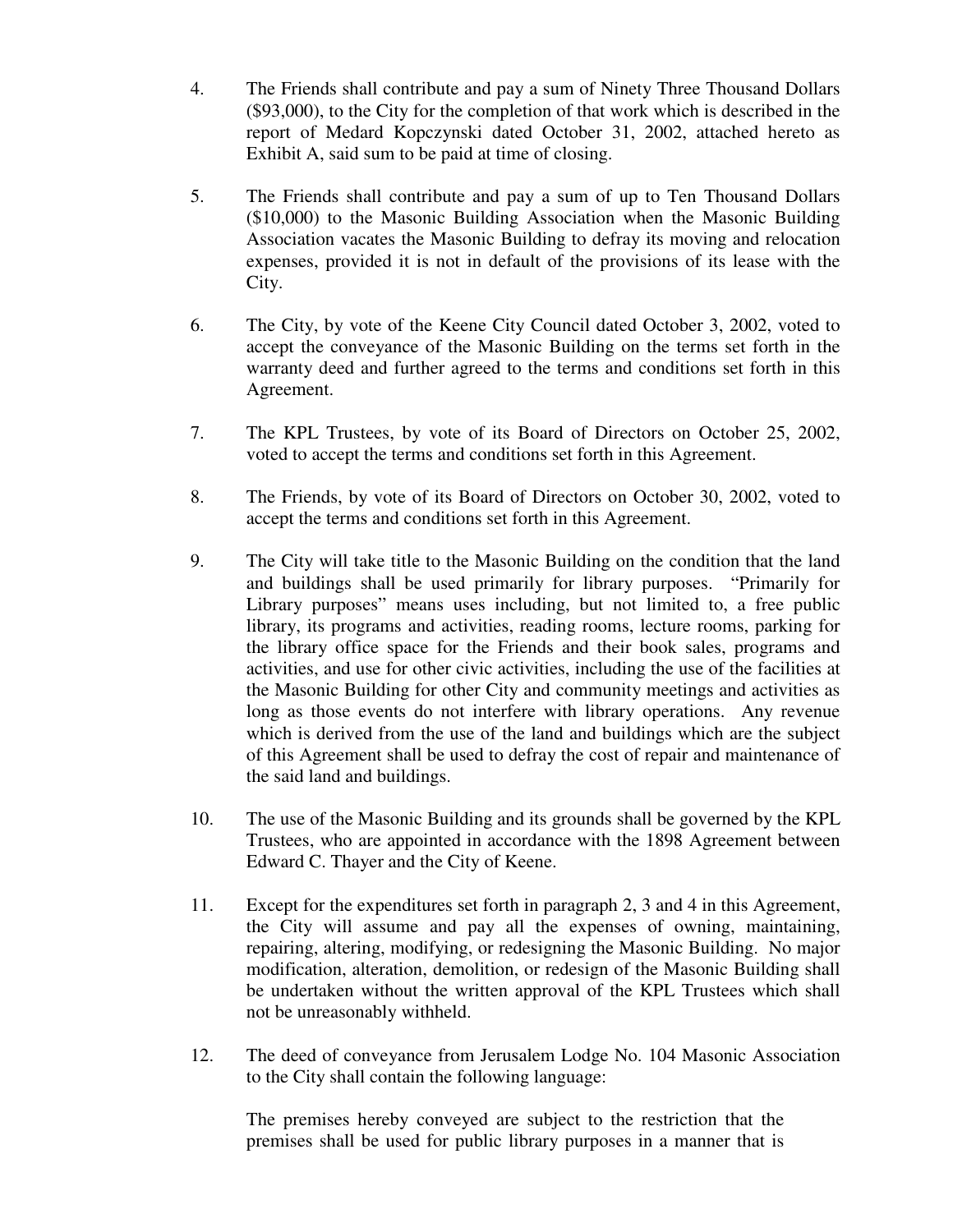consistent with, or complementary to, the use of the adjacent property known as 60 Winter Street, Keene, New Hampshire, pursuant to RSA 202-A:11 V, and as provided in a certain agreement between The Trustees of the Keene Public Library, The Friends of the Keene Public Library, and the City of Keene to be recorded herewith. The foregoing restriction shall be subject to the retained leasehold interest of Jerusalem Lodge No. 104 Masonic Association, which is the successor in interest to the Keene Masonic Building Association, for a period of five (5) years.

 See also Agreement Among The Trustees of the Keene Public Library, The Friends of the Keene Public Library, and the City of Keene, New Hampshire, to be recorded herewith at the Cheshire County Registry of Deeds.

 See also Assignment of Rights to Enforce Restrictive Covenant from Jerusalem Lodge No. 104 Masonic Association to The Trustees of the Keene Public Library and to The Friends of the Keene Public Library, of even or nearly even date, to be recorded herewith.

The Trustees of the Keene Public Library and The Friends of the Keene Public Library shall have standing to enforce the terms of this covenant.

Except for the retained five (5) year non-renewable leasehold and mortgage of Jerusalem Lodge No. 104 Masonic Association, no portion of the premises conveyed herein will be sold or transferred without the written approval of the City of Keene, New Hampshire, The Trustees of the Keene Public Library, and The Friends of the Keene Public Library, which approval shall not be unreasonably withheld.

 IN WITNESS WHEREOF, the parties hereto have set their hands as of the date above stated.

### **The Trustees of the Keene Public Library**

By: \_\_\_\_\_\_\_\_\_\_\_\_\_\_\_\_\_\_\_\_\_\_\_\_\_\_\_\_\_\_\_\_

 Christine H. Weeks, President Duly authorized

#### STATE OF NEW HAMPSHIRE COUNTY OF CHESHIRE

 On the 28th day of January, 2003, before me, personally appeared Christine H. Weeks, duly authorized President of The Trustees of the Keene Public Library, who executed this Agreement for the purposes therein contained, by signing the name of The Trustees of the Keene Public Library by herself as President.

Given under my hand this the 28th day of January, 2003.